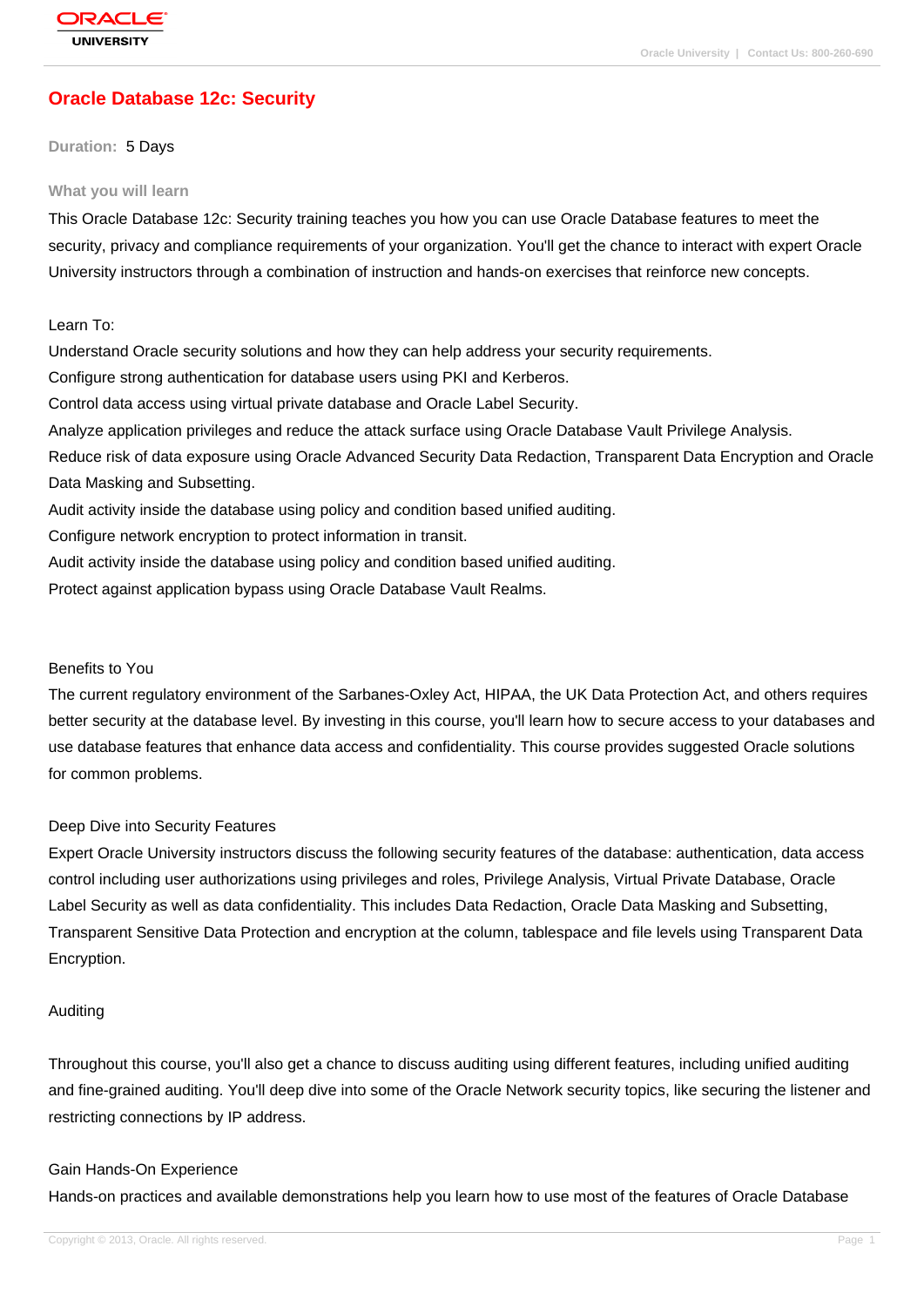12c to secure your data center. Develop an understanding of how to use Oracle Enterprise Manager Cloud Control and other tools like SQL\*Plus.

#### **Audience**

Database Administrators Network Administrator Security Administrators Security Compliance Auditors Support Engineer System Analysts

#### **Related Training**

Required Prerequisites

Good knowledge of Oracle Database

## Suggested Prerequisites Administer listeners

Create and manage users, roles, and privileges

Perform RMAN backup and recovery

Use Oracle Data Pump export and import

#### **Course Objectives**

Ensure data confidentiality using an encryption solution like Transparent Data Encryption, or Data Redaction or Oracle

Data Masking and Subsetting

Audit user actions using any of the auditing features like unified auditing

Find appropriate Oracle solutions to meet the security, privacy and compliance requirements of their organization

Find solutions to secure database access through the network

Configure appropriate authentication for the database or enterprise users in the organization

Control data access and integrity in their organization using the appropriate feature or option or product like privileges or Oracle Label Security

Analyze any security risks of their organization

**Course Topics**

**Introduction** Course Objectives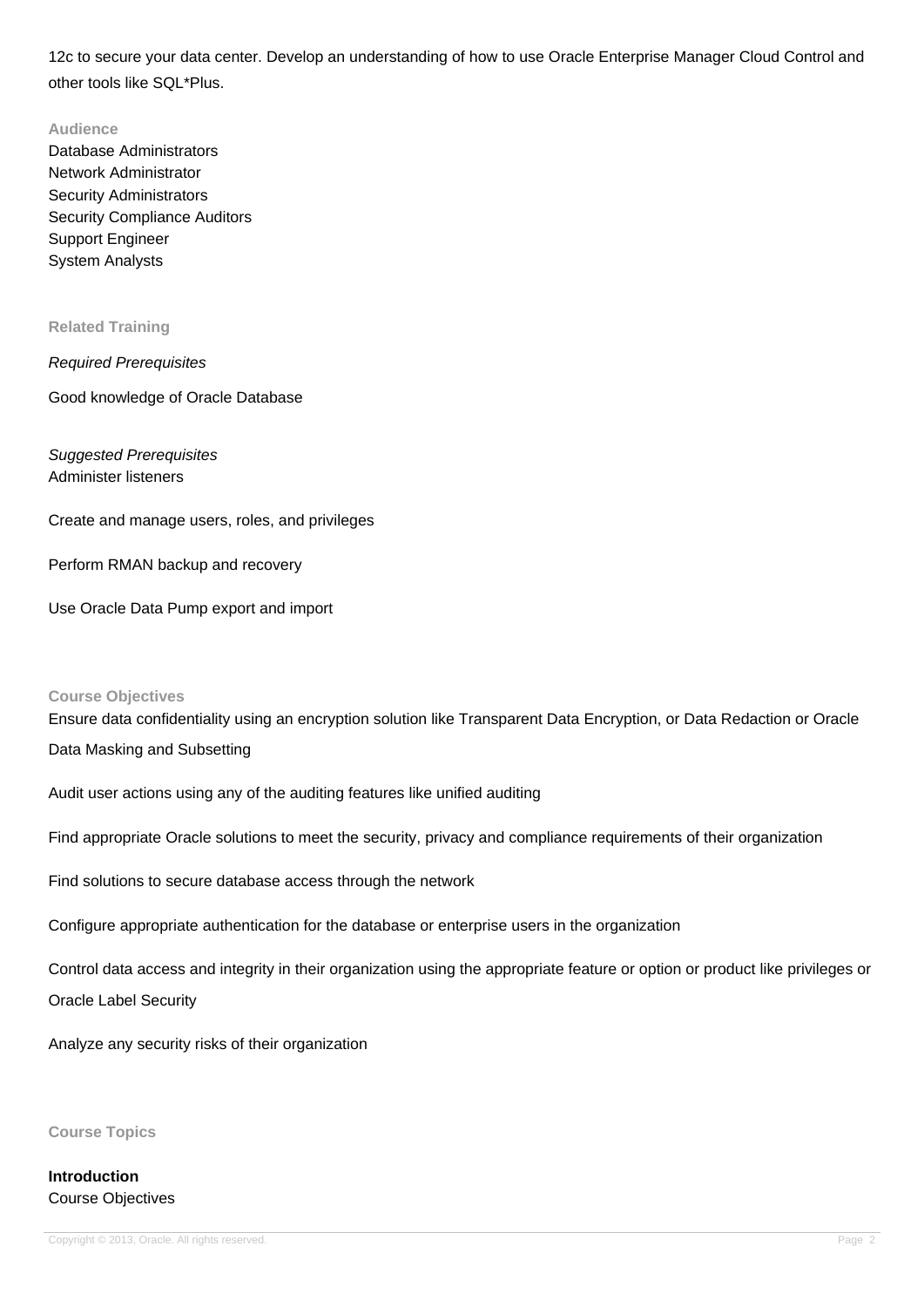Course Schedule and Appendices

## **Understanding Security Requirements**

Fundamental Data Security Requirements Security Risks **Exploits** Techniques to Enforce Security

### **Choosing Security Solutions**

Network Access Control Database Access Control Data Access Control Data Confidentiality Data Integrity Audit **Compliance** 

### **Implementing Basic Database Security**

Database Security Checklist Reducing Administrative Effort Principle of Least Privilege Objects Protection

## **Securing Data on the Network**

Network Access Control Listener Security Listener Usage Control

## **Using Basic and Strong User Authentication**

Basic Authentication Strong Authentication Database Link Passwords Protection

## **Configuring Global User Authentication**

About Enterprise User Management (EUS) EUS and Oracle Internet Directory Integration

## **Using Proxy Authentication**

Security Challenges of Three-Tier Computing Proxy Authentication Solutions

## **Using Privileges and Roles**

Separation of Duties Roles Management Managing Security for Definer's Rights and Invoker's Rights Managing RMAN Virtual Private Catalogs

## **Using Privilege Analysis**

Privilege Analysis Flow Privilege Analysis Implementation

## **Using Application Contexts**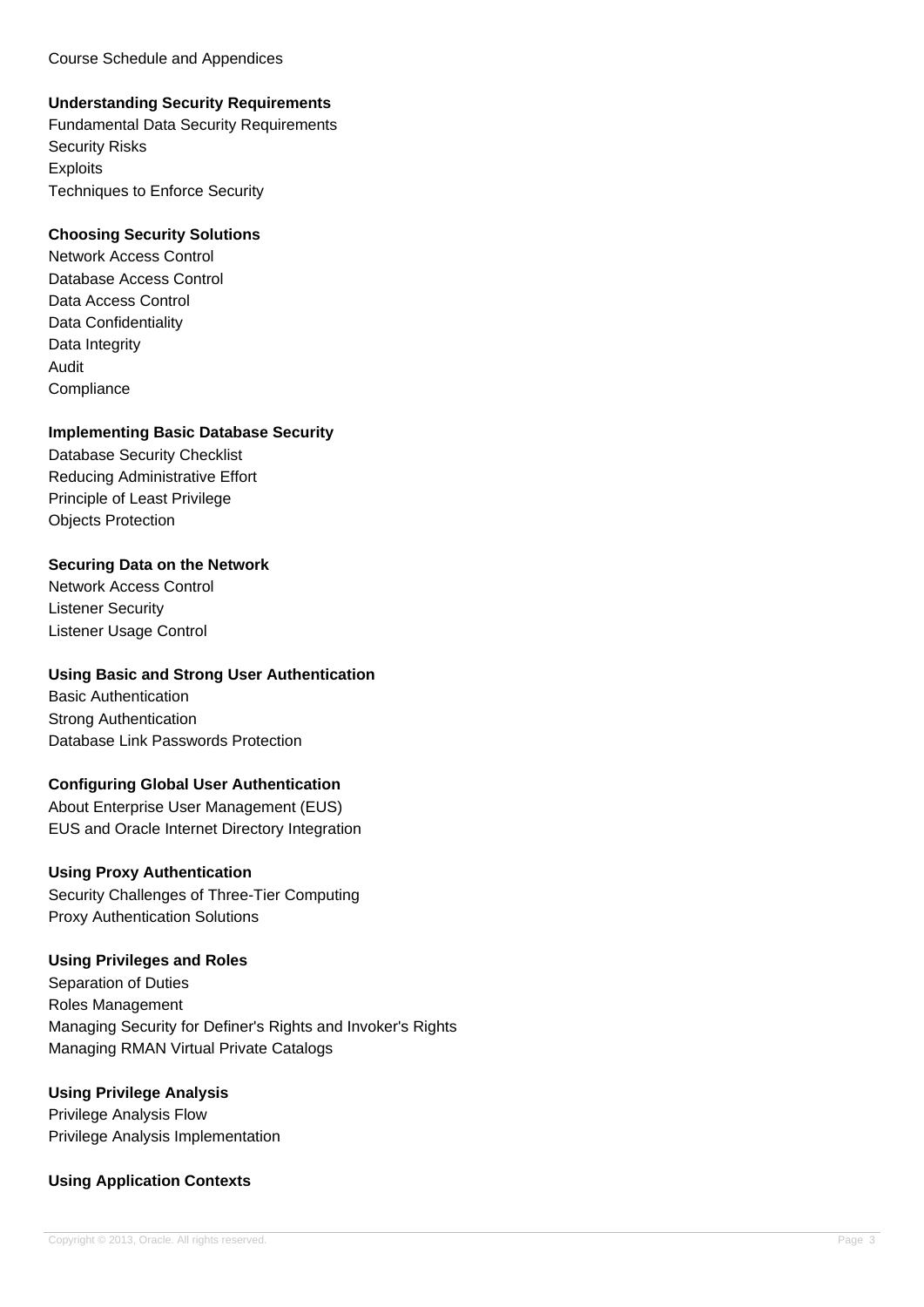Description of Application Context Application Context Implementation

## **Implementing Virtual Private Database**

Fine-Grained Access Control and VPD FGAC Policies Management VPD Policies Management

### **Implementing Oracle Label Security**

Access Control Overview Oracle Label Security Registration Oracle Label Security Policies Management

### **Redacting Data**

Redacting Data Masking Policies Implementation

## **Using Oracle Data Masking and Subsetting**

**Overview** Data Masking Definition Implementation Data Masking Process Data Subsetting Process

**Using Transparent Sensitive Data Protection**

TDPS Implementation

### **Encryption Concepts and Solutions**

**Concepts** Solutions Oracle Solutions

**Encrypting with DBMS\_CRYPTO Package** Usage

# **Using Transparent Data Encryption**

**Overview** The Master Keys and the Keystore Hardware Keystore Encryption

#### **Database Storage Security**

RMAN and OSB Backups RMAN Encryption Modes Data Pump Export and Import of Encrypted Data

# **Using Unified Audit**

Auditing Overview Unified Audit Management Specific Audit Situations

#### **Using Fine-Grained Audit** Comparison with Unified Auditing